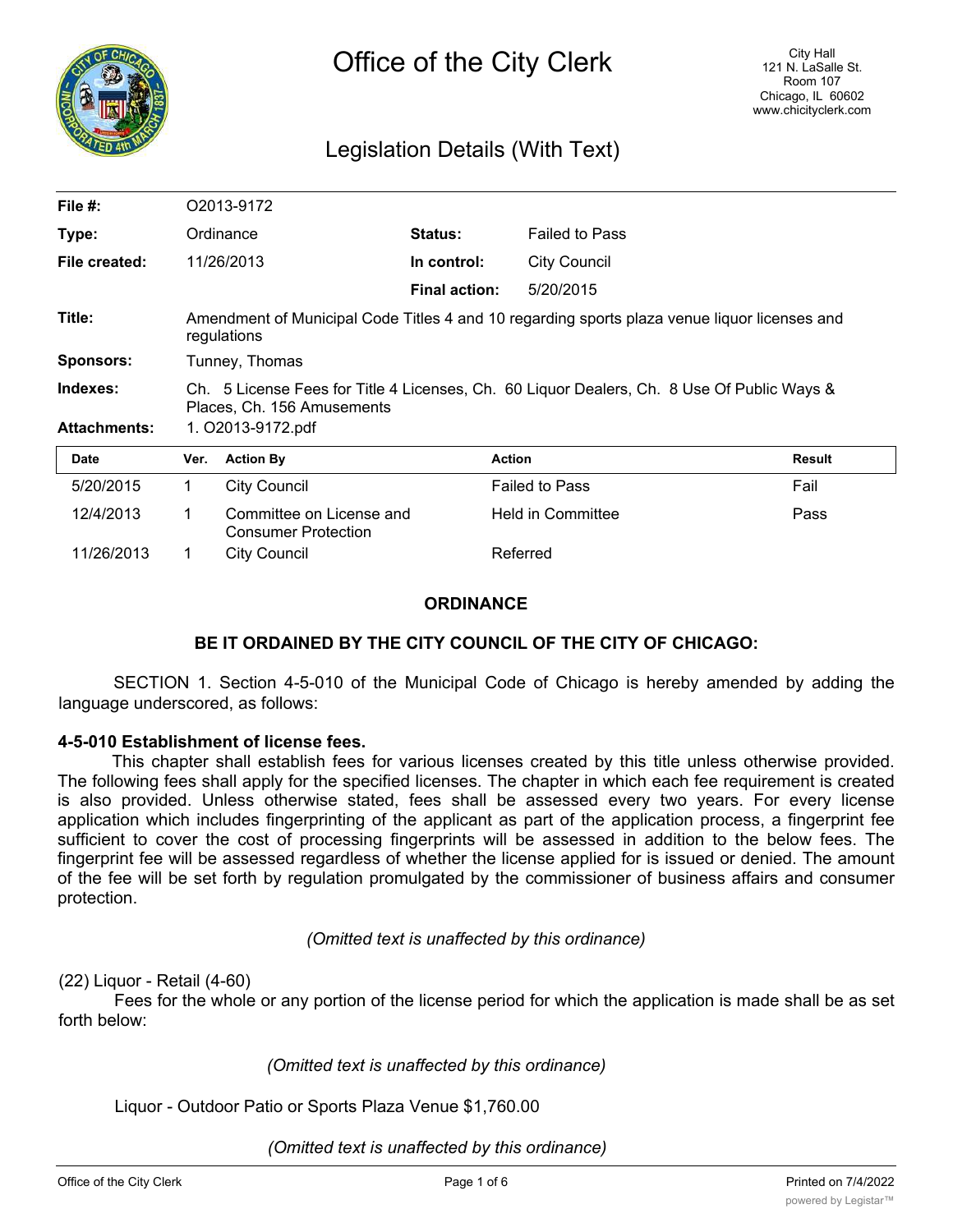SECTION 2. Chapter 4-60 of the Municipal Code of Chicago is hereby amended by adding a new section 4-60-075, by adding the language underscored and by deleting the language struck through, as follows:

# **4-60-021 Ordinance prohibiting issuance of additional liquor licenses - Requirements -Procedure.**

# *(Omitted text is unaffected by this ordinance)*

(c) No ordinance to prohibit the issuance of additional liquor licenses in a specified area may:

(1) prohibit additional licenses for sale of liquor on the premises of any of the following: sports stadiums with a seating capacity of more than 3,000 persons; restaurants; hotels; banquet halls licensed for incidental service of liquor only and where the principal activity is the service of food, theaters whose premises are licensed for incidental service of liquor only, that provide live stage performances and are equipped with fixed seating; any ice rink for which a valid public place of amusement license and a valid retail food license have been issued, and where the sale of alcoholic liquor is incidental to those activities; of facilities operated by the

**1**

# metropolitan pier and exposition authority; sports plazas, as that term is defined in section 4-60-075:

# *(Omitted text is unaffected by this ordinance)*

# **4-60-075 Sports plaza venue liquor licenses - Special conditions.**

(a) For purposes of this section:

"Residential building" has the meaning ascribed to that term in section 17-17-02146. "Retail food

establishment license" means a license issued under Chapter 4-8 of this

code.

"Sports Plaza" means an outdoor open space which is: (1) not on the public way: (2) clearly demarcated to effectively regulate ingress and egress to the area: and (3) immediate adjacent to a sports stadium that has a fixed seating capacity of at least 30,000 persons.

b) In addition to the other categories of licenses authorized under this chapter, the local liguor control commissioner is authorized to issue Sports Plaza Venue liguor licenses: provided eligibility for the Sports Plaza Venue liquor license shall be limited to applicants who hold a valid retail food establishment license and a valid retail consumption-on-premises liguor license for an indoor location that is immediately adjacent to a sports plaza. A Sports Plaza Venue liguor licensee may serve, in compliance with this section, alcoholic liguor within the sports plaza.

c) A separate Sports Plaza Venue liguor license shall be reguired for each consumption-on-premises licensee selling, serving or offering for sale alcoholic liguor in the sports plaza. In addition to the information reguired under Section 4-60-040, an application for a Sports Plaza Venue liguor license shall: (1) designate the specific sports plaza at which the applicant intends to sell or serve alcoholic liguor: and (2) designate the fixed point of sale located in the sports plaza. The fee for a Sports Plaza Venue liguor license shall be as set forth in section 4-5-010.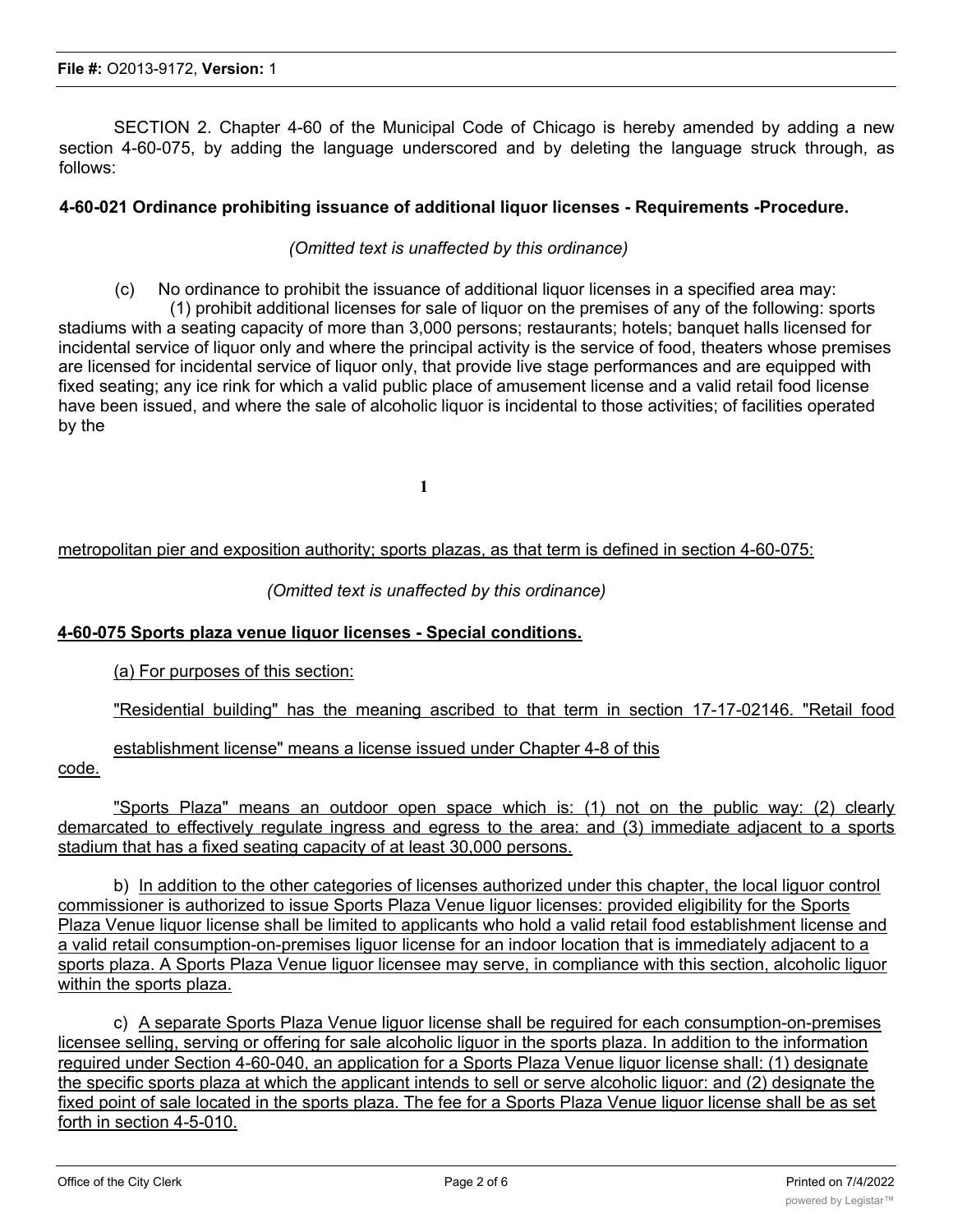d) Only one fixed point-of-sale located in the sports plaza shall be authorized for each Sports Plaza Venue liquor licensee. At that fixed point of sale, a Sports Plaza Venue liquor licensee shall:

1) sell only beer and wine:

2) serve beer and wine only in plastic cups which: (i) do not exceed 16 fluid ounces: and (ii) clearly identify the Sports Plaza Venue liguor licensee from which the alcoholic liguor was purchased: and

3) not sell or offer for sale anv package goods.

e) A Sports Plaza Venue liguor licensee shall be subject to all provisions of this chapter, except for Subsections (e) and (f) of Section 4-60-040; the 45-dav review period of subsection (h) of Section 4-60-040: and Section 4-60-050.

f) A Sports Plaza Venue liguor licensee shall have an adeguate number of indoor toilet facilities in compliance with section 4-60-100. Toilet facilities located within the stadium adjacent to the sports plaza shall count towards compliance with this reguirement if, with the written consent of the stadium owner, such toilet facilities are available to the licensee's patrons at all times that the licensee is operating.

 $\mathfrak{D}$ 

g) No person licensed under this chapter 4-60 shall sell, offer for sale or serve alcoholic liquor in the sports plaza between the hours of 11 p.m. and 11 a.m. Sunday through Thursday, or between the hours of 12:01 a.m. and 11 a.m. Friday and Saturdays.

h) No Sports Plaza Venue licensee shall sell, offer for sale, or serve alcoholic liguor in the sports plaza:

> 1) at anv time when a caterer is dispensing or serving alcoholic liguor at a catered event within the sports plaza: or

> 2) unless regular food service is also available to patrons at all times that alcoholic liguor is sold or served.

(i) The sports plaza shall be clearly demarcated to effectively isolate the sports plaza from thru-traffic bv non-patrons of the licensed venue. All drinks containing alcoholic liguor must be served and consumed either within the interior portion of the licensee's licensed premises or the sports plaza, except that patrons may take their drinks with them in disposable containers or cups, while entering or exiting a stadium entrance that directly connects to the sports plaza.

(i) Every Sports Plaza Venue liquor licensee shall comply with section 8-32-080.

(k) No Sports Plaza Venue license shall be issued for anv sports plaza within 125 feet of anv existing residential building, measured from the nearest property line of the residential building to the nearest boundary of the sports plaza.

(I) A Sports Plaza Venue liguor licensee shall not permit anv patron to leave the interior portion of its licensed premises with anv alcoholic liguor unless the alcoholic liguor is in a plastic cup that complies with subsection (d)(2).

SECTION 3. Chapter 4-156 of the Municipal Code of Chicago is hereby amended by adding a new section 4-156-500, as follows:

# **4-156-500 Reserved Sports Plaza- additional requirements.**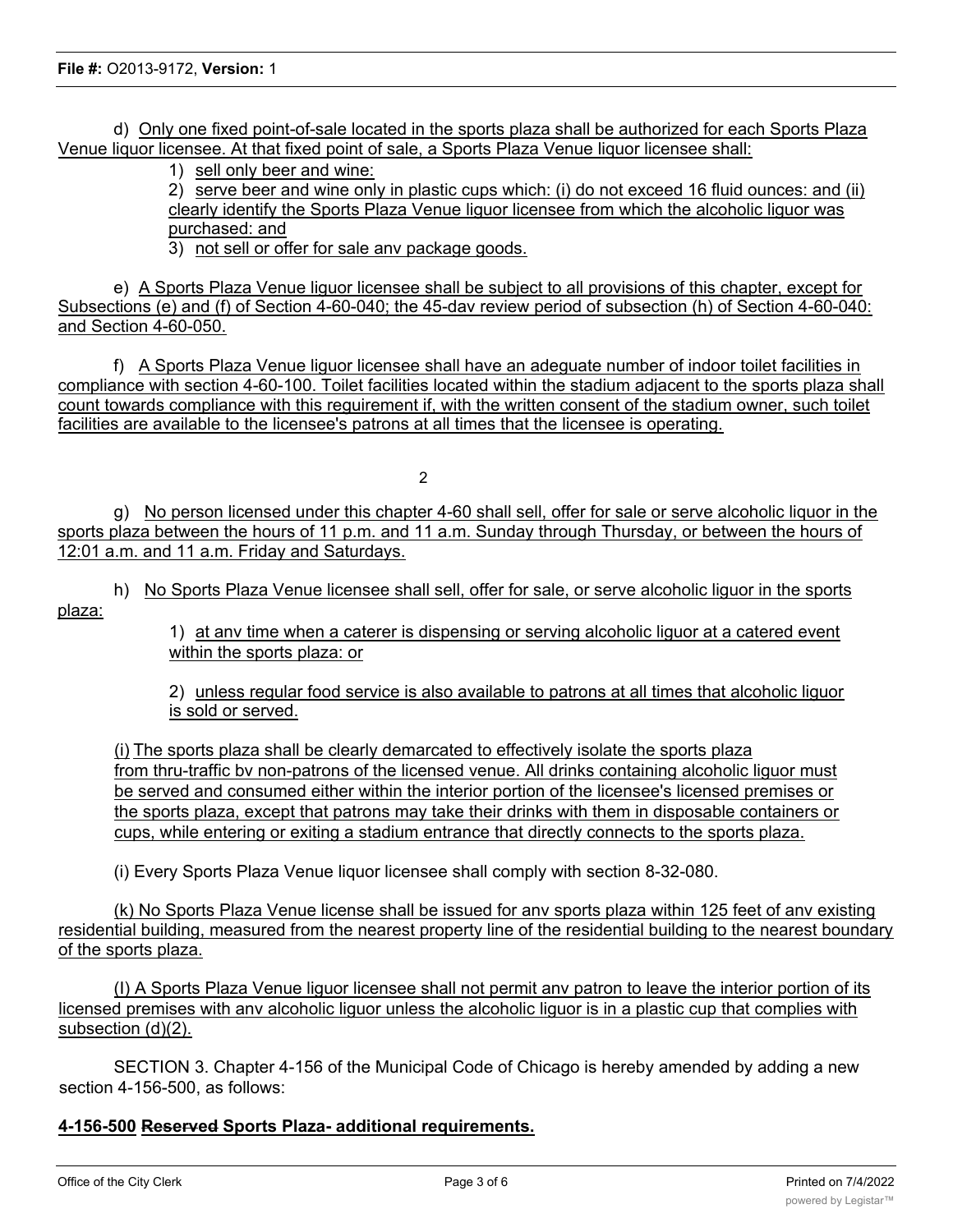a) For purposes of this section. "Sports plaza" has the same meaning ascribed to that term in section 4-60-075.

b) If a sports plaza, or anv portion thereof, is used or intended for use for anv amusement, a public place of amusement license shall be reguired, regardless of whether the use is incidental to the sports plaza's principal use. The application for the public place of amusement license shall be made bv the owner of the sports plaza pursuant to this Article.

c) The sports plaza shall be closed, and a licensee shall not permit the conduct of anv amusement or other activity of anv kind in the sports plaza, between the hours of 12:01 a.m. and 11 a.m..

d) In addition to anv other applicable provision of this chapter,

(1) a licensee shall have an adequate number of indoor toilet facilities available for the patrons of the sports plaza in compliance with section 4-60-100. Toilet facilities located within the stadium adjacent to the sports plaza shall count towards compliance with this requirement if, with the written consent of the

3

stadium owner, such toilet facilities are available to the patrons of the sports plaza at all times that the licensee is operating;

(2) anv contract with a private entity which permits the entity to conduct an amusement in the sports plaza shall include the restrictions in this section; and

(3) the licensee shall comply with section 8-32-080.

(d) All other applicable provisions of this chapter apply.

SECTION 4. Section 10-8-335 of the Municipal Code of Chicago is hereby amended by adding the language underscored and by deleting the language struck through, as follows:

# **10-8-335 Outdoor special events.**

- (a) As used in this section unless the context requires otherwise:
	- 1) "Special event" means;

A) an amusement, as that term is defined in section 4-156-010, conducted in a sports plaza: and (i) as part of the amusement, a device, instrument or other equipment that electronically amplifies sound is used; and (ii) the sound generated from such device, instrument or eguipment is anticipated to be louder than average conversation level at a distance of 100 feet or more from the boundary of the sports plaza; or

B) a planned temporary aggregation of attractions, including public entertainment, food and beverage service facilities, sales of souvenirs or other merchandise, or similar attractions, that is {i) conducted on the public way; or (U) conducted primarily outdoors on property open to the public other than the public way and which:

(A i) Includes activities that require the issuance of a city temporary food establishment license or a special event liquor license; or

(B ii) Requires special city services, including but not limited to any of the following: street closures; provisions of barricades, garbage cans, stages or special no parking signs; special electrical services; or special police protection.

"Special event" does not include a parade or athletic event for which a permit is required under Sections 10-8-330 or 10-8-332, a neighborhood block party at which no food, beverages or merchandise is